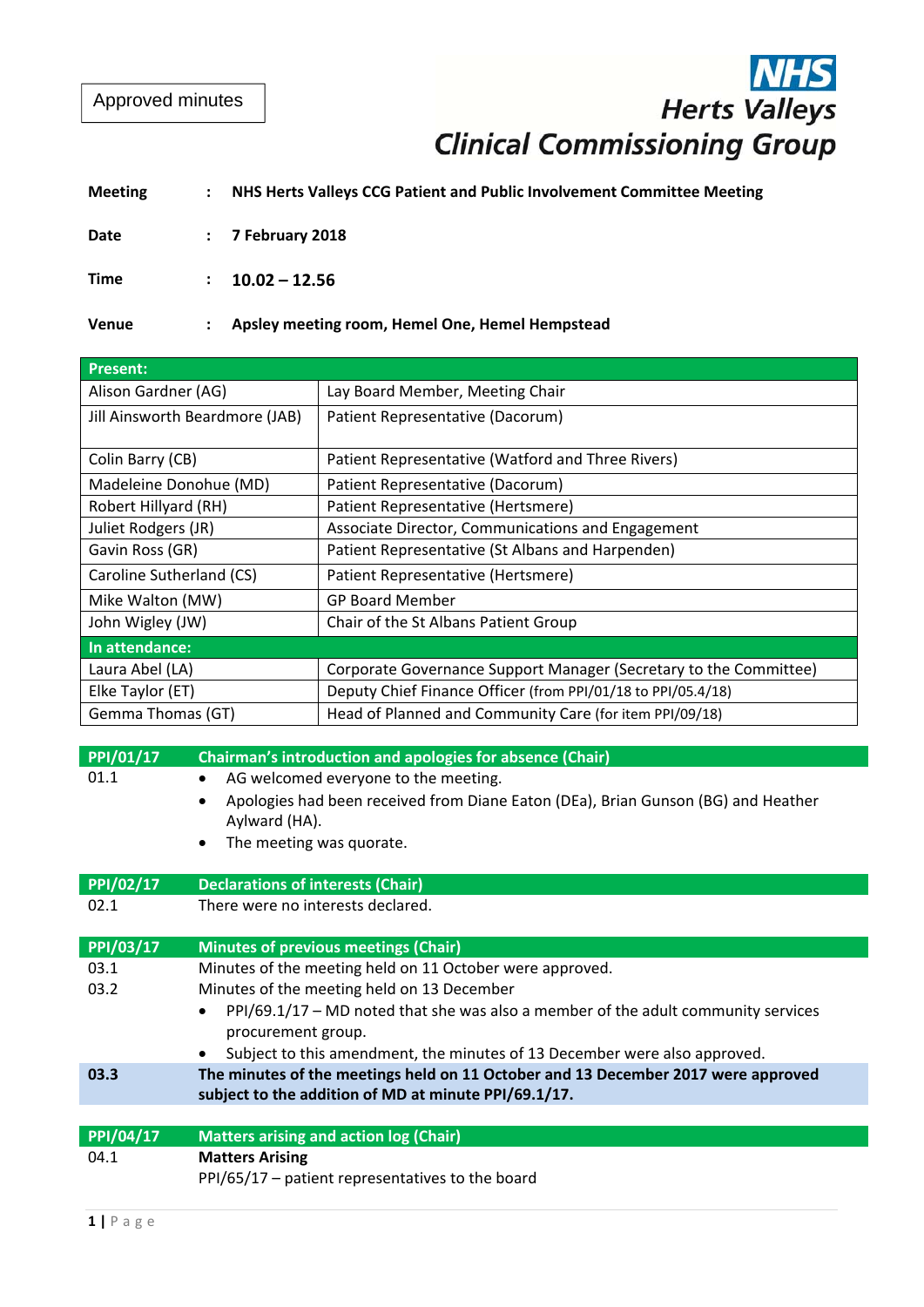- MD noted her surprise that the attendance of the patient representatives at the primary care commissioning committee (PCCC) and the commissioning executive had not been discussed at the PPI committee.
- She expressed her concern about the increased workload for the individuals and wondered if attendance at board committees should have been 'shared' between all patient representatives on the PPI committee.
- MD also noted that the PCCC was a meeting held in public, therefore anyone could attend.
- AG reminded the committee that there was a confidential part to the PCCC.
- AG added that the board had welcomed the proposal to extend patient representation to the Commissioning Executive and Primary Care Commissioning Committees in order to build on our strong patient involvement across the CCG. This was one of the reasons for two patient representatives being appointed to the board and was a board decision to take.

• The committee asked to see all board and board committee meeting dates.

PPI/66.1/17 – General Data Protection Regulations (GDPR)

 The committee requested more information on the new regulations at a future meeting. PPI/68.4/17 – General Practice Forward View (GPFV) extended access to GP appointments evenings and weekends

- In response to a comment from JAB, JR confirmed that public engagement via a survey was being put in place soon.
- MW added that this was a statutory requirement and that a robust delivery plan for a phased roll‐out was in place.
- It was agreed that there needed to be clearer communications by locality.
- PPI/69.1/17 procurement of adult community services
- RH requested more information about the proposals for the new adult community services procurement and the basis on which the procurement was being undertaken. LA reminded the committee that Avni Shah, Programme Director – Planned and Primary Care, had presented to the committee at the meeting held on 11 October.
- JR added that a briefing note and regular updates would be sent to the public.
- ET noted that the specification was still being developed; therefore there was limited information to share at this stage.

| 04.2             | ACTION: LA to share board and board committee dates with the PPI committee for<br>information.                                                                                                                                                                                                                                                                                                                                                                                                                                                                                                                                                                                                                                                                                                                                                                                                                                                                                                                                                                                                           |
|------------------|----------------------------------------------------------------------------------------------------------------------------------------------------------------------------------------------------------------------------------------------------------------------------------------------------------------------------------------------------------------------------------------------------------------------------------------------------------------------------------------------------------------------------------------------------------------------------------------------------------------------------------------------------------------------------------------------------------------------------------------------------------------------------------------------------------------------------------------------------------------------------------------------------------------------------------------------------------------------------------------------------------------------------------------------------------------------------------------------------------|
| 04.3             | ACTION: LA/HA to schedule an update on General Data Protection Regulations at a future<br>committee meeting or development session.                                                                                                                                                                                                                                                                                                                                                                                                                                                                                                                                                                                                                                                                                                                                                                                                                                                                                                                                                                      |
| 04.4             | <b>Action Log updates</b><br>PPI/89.5/16 - Data sharing: long-term benefits to clinical care: J Rodgers and H Aylward to<br>schedule data sharing as a topic for a future patient development session. It was agreed<br>that this aligned to PPI/53.4/17 and should be closed.<br>PPI/22.4/17 - Patient participation and engagement highlight report: H Aylward to liaise<br>with the appropriate pathway leads in order to identify when patient input was required.<br>It was agreed that this was an on-going action and should be closed.<br>PPI/34.3/17 – Acute hospital strategic outline case: DEv and BG agreed to address concerns<br>raised about appropriate use of language in order to communicate with the public about<br>new models of care and places of delivery. This action was outstanding.<br>PPI/69.4/17 - Patient participation and engagement highlight report: Patient<br>$\bullet$<br>representatives to advise H Aylward of the engagement levels of PPGs within their<br>localities. This will be part of the participation strategy review and refresh - agreed to close. |
| 04.5             | The Committee noted the matters arising and updates to the action log.                                                                                                                                                                                                                                                                                                                                                                                                                                                                                                                                                                                                                                                                                                                                                                                                                                                                                                                                                                                                                                   |
|                  |                                                                                                                                                                                                                                                                                                                                                                                                                                                                                                                                                                                                                                                                                                                                                                                                                                                                                                                                                                                                                                                                                                          |
| <b>PPI/05/17</b> | <b>Financial Turnaround update (Deputy Chief Finance Officer)</b>                                                                                                                                                                                                                                                                                                                                                                                                                                                                                                                                                                                                                                                                                                                                                                                                                                                                                                                                                                                                                                        |
| 05.1             | ET presented the month 9 financial position and highlighted the following:<br>At month 9, primary care expenditure was £0.376m below plan, with forecast outturn                                                                                                                                                                                                                                                                                                                                                                                                                                                                                                                                                                                                                                                                                                                                                                                                                                                                                                                                         |

expenditure reported to be £0.597m below plan. Primary care delegated budgets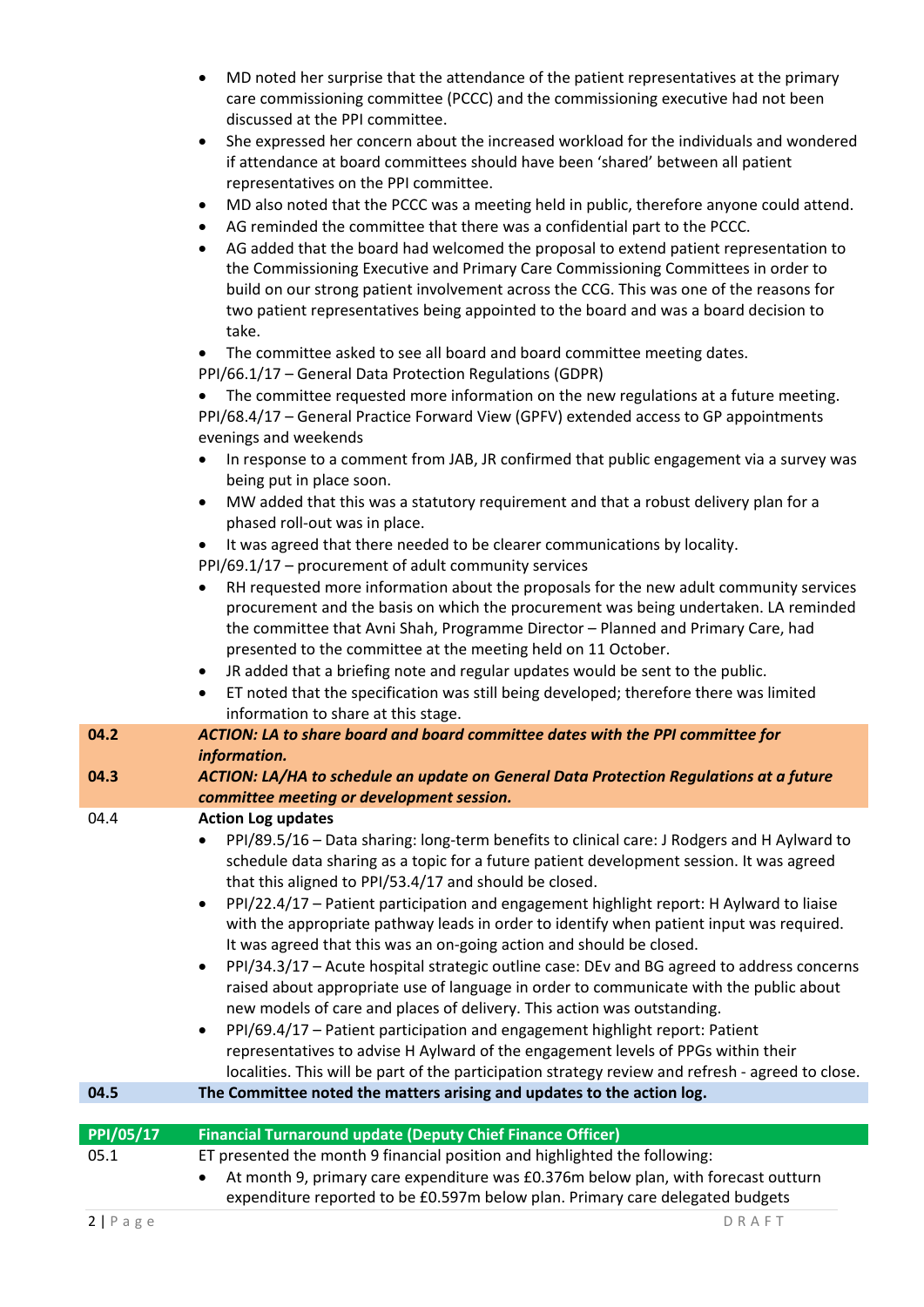continued to report expenditure in line with plan.

- At month 9 the CCG was reporting a year to date deficit of £1m.
- There had been a small improvement in the acute position, which was now £1.4m underspent.
- Continuing Health Care (CHC) was £3.3m worse than plan and continued to be closely monitored.
- Prescribing was expected to overspend in year due to cost pressures in Category M and NCSO (No Cheaper Stock Obtainable).
- Running costs were showing a small underspend of £137k year to date. Costs were expected to be in line with plan for the year.
- The CCG's net risk remained zero, the same as month 8. The likely risks to the financial position identified to date were still expected to be offset by mitigations of the same value. The CCG continued to review its risks and any opportunities to mitigate these.
- The CCG's underlying position was a recurrent surplus of £5.2m. This was broadly in line with that reported at month 8.
- QIPP schemes to the full value of the £38m target had been identified, however after a detailed review last month the forecast outturn had been revised down to £33.7m to take account of slippage on various schemes.
- The CCG continued to forecast breakeven overall. The pressures of higher than planned activity in acute and additional CHC placements were being offset by mitigations in year. These were a combination of non‐recurrent benefits from prior year accruals no longer being required and budgetary underspends in other programme areas.
- ET highlighted the hard work of the finance and contracting teams.
- 05.2 The report was discussed and the following points were made:
	- In response to concerns expressed about the CHC overspend, AG provided assurance that in-depth conversations had taken place at the quality committee. It had been highlighted that this was in part due to budgets not being realistic at the start of the year. As more understanding and control had been implemented, more realistic budgets would be set for 2018/19.
	- The committee requested an update at a future meeting.
	- In response to a question from GR about the financial impact of the changes following the let's talk consultation the previous summer, ET explained that it was difficult to quantify.
	- JR added that the impact would be seen over time as the new policies took effect (e.g. over the counter medicine prescribing and gluten free foods).
	- Further the fitness for surgery policy had not been intended as a cost saving measure; the driver for this was improved health outcomes for patients who lost weight or gave up smoking prior to surgery.
	- CB noted his concern about the postponement of planned operations in December and January and the impact that this might have had on patients.
	- AG explained that this directive had come from the department of health and that although WHHT had postponed operations, Royal Free had not.
	- ET explained that the 2018/19 planning guidance had recently been issued and additional funding had been included within this, with guidance on what was required to be delivered in return for the money.
	- In response to a question from JAB, ET explained that the contingency amount was set at the start of every financial year and that not all financial pressures were re‐current.

| 05.3                      | The committee noted the financial update at month 9.                                             |
|---------------------------|--------------------------------------------------------------------------------------------------|
| 05.4                      | ACTION: LA to schedule an update on continuing healthcare at a future committee meeting.         |
| E Taylor left the meeting |                                                                                                  |
| PPI/06/17                 | Patient participation and engagement report (Associate Director Communications and               |
|                           | Engagement)                                                                                      |
| 06.1                      | JR presented the report which covered the following areas:                                       |
|                           | Consultation about the opening times of the Hemel Hempstead Urgent Treatment Centre<br>$\bullet$ |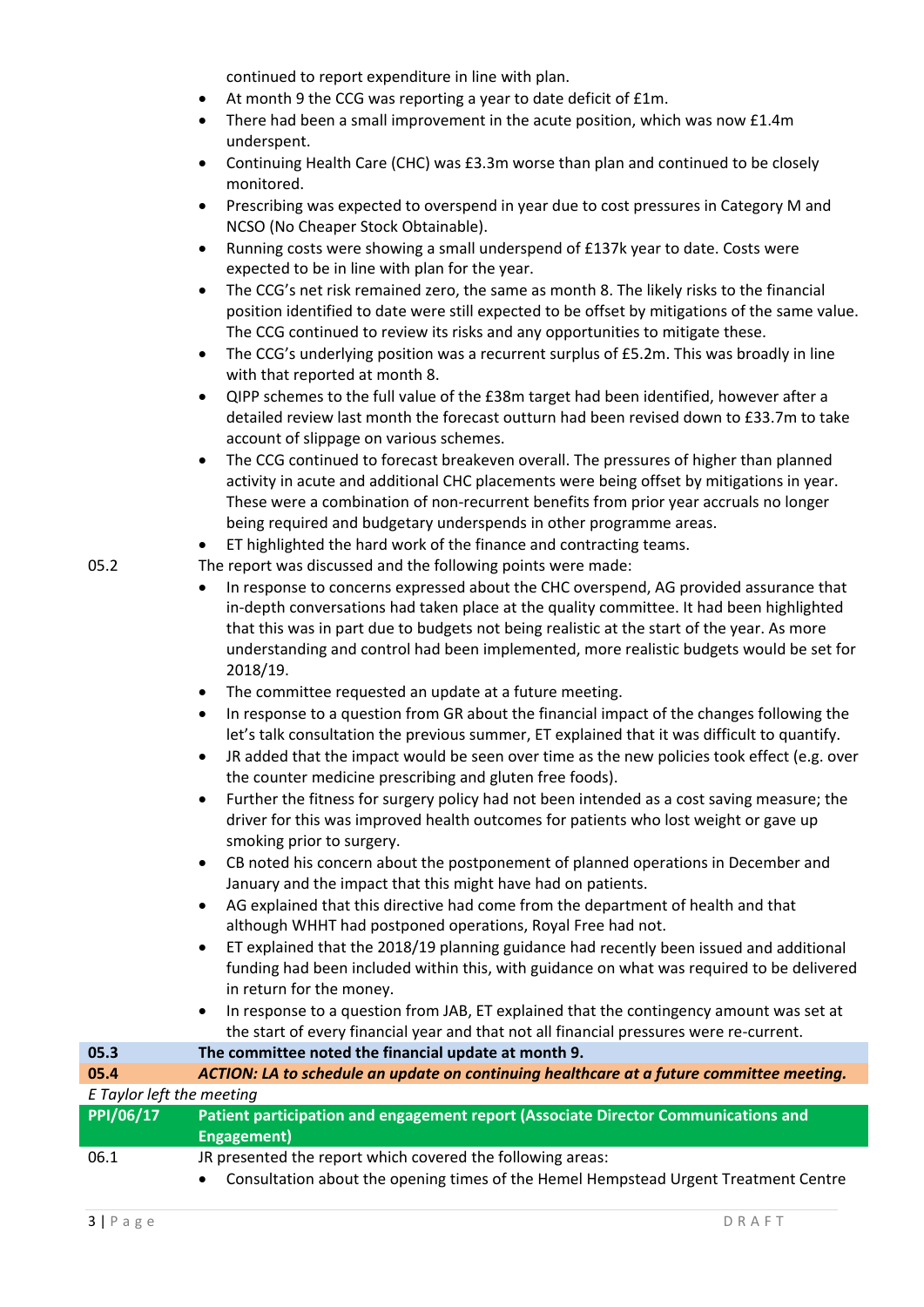and options on the future of the West Herts Medical Centre which had been launched on 31 January.

- JR thanked those who had attended the sessions so far and advised that following feedback the presentation had been simplified for future sessions.
- RH noted that the decision was clear cut in that making the best use of GP time was paramount; however, it was useful to have informed discussions with the public so that they could fully understand the position even if they might not always agree.
- AG and JR noted that whilst every effort was made to provide clear information, the CCG respected the rights of individuals to disagree with decisions made, which has been the situation where they have been personally affected.
- In response to a comment from GR, JR confirmed that the CCG increasingly used social media to share information.

# 06.2 **NHS 70**

- JR explained that this was a national initiative, with a focus on giving back to the NHS.
- There would be activities planned locally and an STP‐wide approach.
- In response to concerns about the cost of the activities planned, JR agreed to provide information about the costs to the next meeting.

# **06.3 The Committee noted the patient participation and engagement update.**

**06.4 ACTION: J Rodgers to information on costings for the NHS 70 events.**

| PPI/07/17                   | Feedback from 18 January 2018 board meeting in public (Lay Board Member)                               |
|-----------------------------|--------------------------------------------------------------------------------------------------------|
| 07.1                        | AG provided a comprehensive update from the 18 January board meeting held in public. The               |
|                             | areas she highlighted were:                                                                            |
|                             | Highlights from Chief Exec's report: Paul Smith had stated that the report had evolved to              |
|                             | the point where it was extremely useful in cutting to the key issues and it should be used             |
|                             | as an exemplar in driving the production of shorter papers for board meetings. STP                     |
|                             | progress report.                                                                                       |
|                             | Rapid Assessment Interface and Discharge (RAID).<br>$\bullet$                                          |
|                             | Committee Chairs' report: Nicolas Small had noted that the chairs' report was extremely<br>$\bullet$   |
|                             | helpful in providing the board with summaries of assurances and decisions by the<br>committees.        |
|                             | Appointment of the patient representative to the board.<br>$\bullet$                                   |
|                             | West Herts Hospitals Trust CQC report.<br>$\bullet$                                                    |
|                             | Urgent care services in Hemel Hempstead - consultation proposal.<br>$\bullet$                          |
|                             | AG recommended the minutes of the meeting for further information, which would be<br>$\bullet$         |
|                             | provided in draft for the meeting to be held on 8 March.                                               |
| 07.2                        | MW noted the issues at WHHT around implementation of the IT improvement plan which<br>$\bullet$        |
|                             | remained 18 months behind schedule.                                                                    |
|                             | JAB requested assurance about the process relating to questions from the public. AG<br>$\bullet$       |
|                             | explained that the questions submitted prior to the 18 January board meeting had been                  |
|                             | many and detailed and had not necessarily been pertinent to the meeting agenda.                        |
|                             | Therefore it had not been possible to respond to these at the meeting. A full response                 |
|                             | would be uploaded onto the website in due course.                                                      |
| 07.3                        | The Committee noted the update from the 18 January board meeting held in public.                       |
|                             |                                                                                                        |
| PPI/08/17                   | Review of committee effectiveness (Corporate Governance Support Manager)                               |
| 08.1                        | LA explained that the review of committee effectiveness would be part of a wider piece of<br>$\bullet$ |
|                             | work, including the review of the participation strategy.                                              |
|                             | MW requested the addition of a 'not sure' option on the self-assessment questionnaire.                 |
| 08.2                        | The Committee noted the update on the review of committee effectiveness.                               |
|                             | J Ainsworth Beardmore, R Hillyard and J Wigley left the meeting                                        |
| G Thomas joined the meeting |                                                                                                        |
| PPI/09/17                   | <b>STP Palpitations Pathway (Head of Planned and Community Care)</b>                                   |
| 09.1                        | GT explained that the Sustainability Transformation Partnership (STP) was developing a<br>$\bullet$    |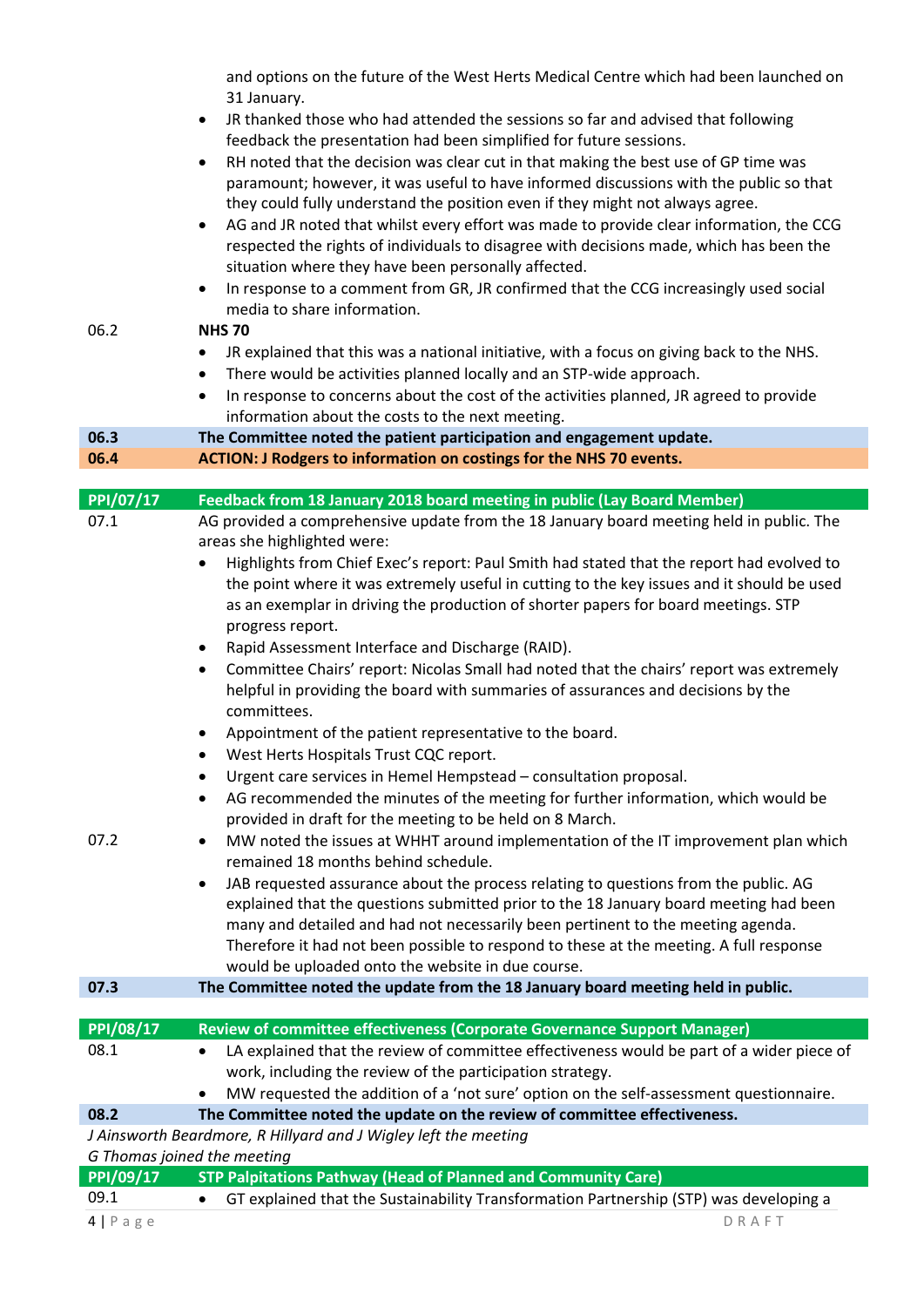cardiology pathway to introduce direct access to tests for patients with palpitations.

- The team had been working across all three CCGs, county council and providers to develop the pathway with patient feedback.
- In response to a question from MD about the reason for an STP pathway, GT explained that Right Care and Better Care, Better Value had identified that there were savings to be made across the three CCGs in the Hertfordshire and West Essex STP.
- The proposal for Herts Valleys CCG formed part of a wider cardiology transformation which aimed to put in place a referral management hub initially within the WHHT cardiology unit. This would ensure all patients were seen in the right place at the right time, and have direct access to tests before appointments with consultants.
- The project would also include integrating the acute and community heart failure teams to ensure a more streamlined and integrated service for patients.
- The scheme would:
	- o Introduce GP direct access to 24 hour ECGs and ECHOs for low risk palpitations;
	- o Implement a model of a virtual clinic for low risk palpitations;
	- o Reduce unnecessary appointments in cardiology outpatient clinics;
	- o Develop clear pathways and referral processes for the management of palpitations.
- A direct‐access investigation model based on established clinical pathways would enable a more efficient patient pathway which could deliver savings for both commissioners and providers. As well as shortening the length of the pathway for patients.
- Lessons had been learned from the failure of Concordia to deliver quality of interpretation. Robust clinical governance would be implemented and key performance indicators were being developed.
- The quality of information received by GPs would be monitored and reviewed; this was a new step in the process.
- In response to a number of questions from MW, GT agreed to clarify the timeframes in the pathway.
- Upskilling of primary care was being discussed with WHHT.

## **09.2 The Committee noted the development of the STP palpitations pathway.**

## *G Thomas left the meeting*

| $\overline{PPI/10/17}$ | Locality reports on patient and public involvement (patient representatives)                                                                                                                                                                                                                                                                                                                                                                                                                                                                                                                                                                                                                                                                                                                                                                                                                                                                                                                                                                 |
|------------------------|----------------------------------------------------------------------------------------------------------------------------------------------------------------------------------------------------------------------------------------------------------------------------------------------------------------------------------------------------------------------------------------------------------------------------------------------------------------------------------------------------------------------------------------------------------------------------------------------------------------------------------------------------------------------------------------------------------------------------------------------------------------------------------------------------------------------------------------------------------------------------------------------------------------------------------------------------------------------------------------------------------------------------------------------|
| 10.1                   | <b>Dacorum</b>                                                                                                                                                                                                                                                                                                                                                                                                                                                                                                                                                                                                                                                                                                                                                                                                                                                                                                                                                                                                                               |
|                        | MD highlighted that plans relating to improved access to appointments outside of core<br>hours were close to being agreed.                                                                                                                                                                                                                                                                                                                                                                                                                                                                                                                                                                                                                                                                                                                                                                                                                                                                                                                   |
| 10.2                   | <b>Hertsmere</b>                                                                                                                                                                                                                                                                                                                                                                                                                                                                                                                                                                                                                                                                                                                                                                                                                                                                                                                                                                                                                             |
|                        | CS highlighted local concerns that Connect Physical Health Centres Ltd (the New MSK<br>$\bullet$<br>Service providers) had not decided on the locations in Hertsmere from which the service<br>would be offered, which had been exacerbated by the information that HCT had<br>determined that there was no available space for the service at either Potters Bar<br>Community Hospital or Elstree Way.<br>MD added wider concerns that there had been a lack of a co-ordinated handover from the<br>$\bullet$<br>previous provider and that the letter sent to patients was poor. This letter had been shared<br>with HealthWatch.<br>CS apologised for the circulation of the care homes presentation without the context in<br>$\bullet$<br>which it had been presented at Hertsmere.<br>MW noted the many challenges around care homes and asked for input from the patient<br>$\bullet$<br>representatives about how these could be addressed particularly in respect proposals to<br>improve the alignment of practices to care homes. |
| 10.3                   | ACTIOM: M Donohue to share HCT letter to patients with J Rodgers.                                                                                                                                                                                                                                                                                                                                                                                                                                                                                                                                                                                                                                                                                                                                                                                                                                                                                                                                                                            |
| 10.4                   | <b>St Albans and Harpenden (STAH)</b><br>It was noted that the meeting held on Wednesday 31 January had been poorly attended.<br>This was disappointing as there had been a presentation by Helen Brown, Deputy Chief<br>Executive of the West Herts Hospitals NHS Trust, on the Trust's plans for St Albans City                                                                                                                                                                                                                                                                                                                                                                                                                                                                                                                                                                                                                                                                                                                            |